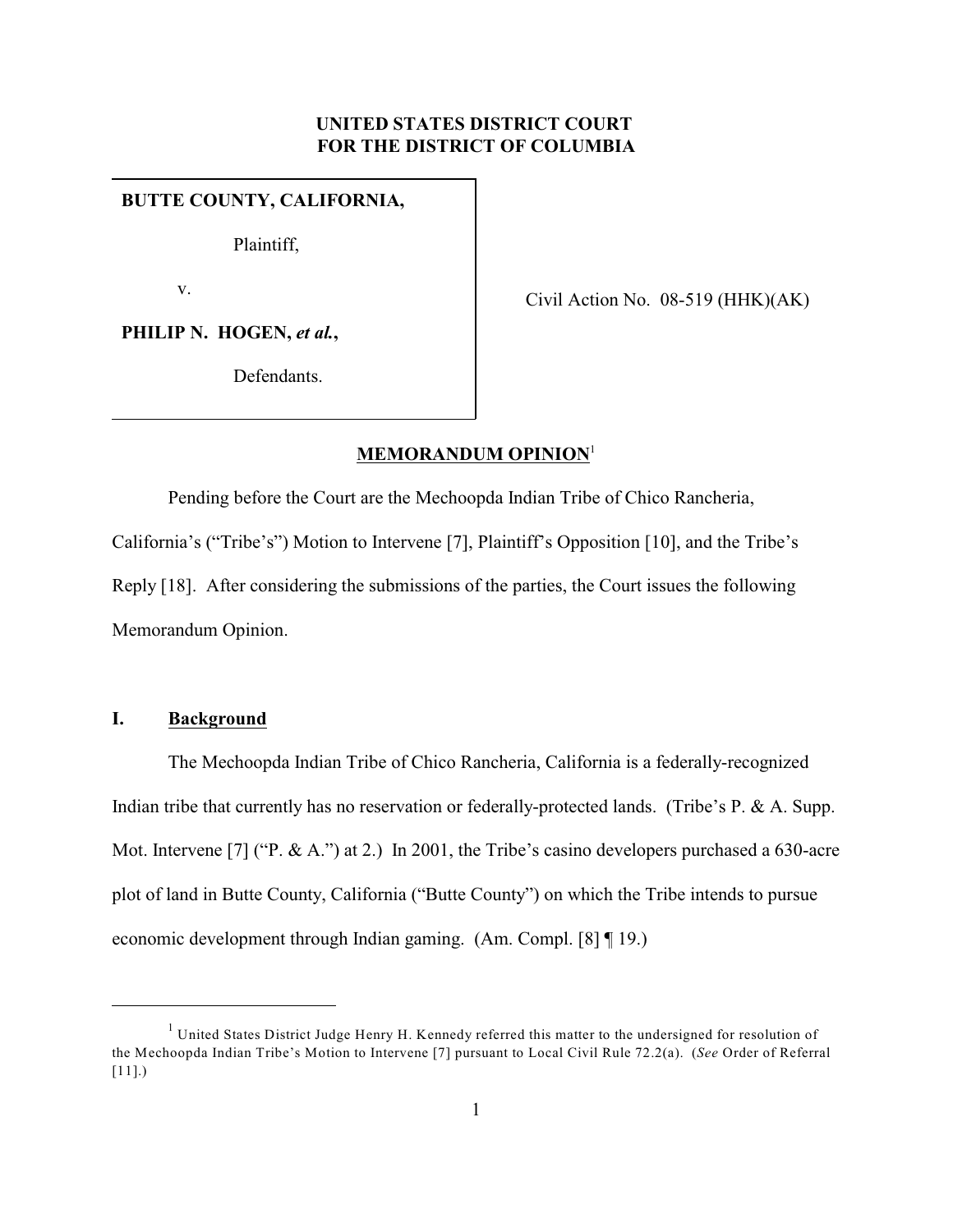The Indian Gaming Regulatory Act ("IGRA") provides that an Indian tribe may operate a casino offering Class II and Class III gaming so long as the gaming is conducted on Indian lands that qualify for gaming under IGRA and provided that the Class III gaming is in compliance with a Tribal Gaming Ordinance that has been approved by the National Indian Gaming Commission ("NIGC"). (*Id*. ¶ 13.) IGRA prohibits gaming on land acquired after October 17, 1988 unless one of the exceptions enumerated in 25 U.S.C. § 2719(b) apply. Under the "restored lands" exception, a tribe may operate a casino on land acquired after this date if the "lands are taken into trust as part of . . . the restoration of lands for an Indian tribe that is restored Federal recognition." 25 U.S.C. § 2719(b)(1)(B)(iii). On March 14, 2003, the NIGC concluded that, once taken into trust, the 630-acre plot at issue in this case would qualify as restored Indian lands and, thus, is a location on which the Tribe could conduct lawful gaming activity. (Am. Compl ¶ 24.)

On February 8, 2007, the NIGC approved an Amendment to the Tribe's Tribal-Gaming Ordinance authorizing tribal gaming at the proposed casino site in Butte County. (*Id.* ¶ 1.) On May 8, 2007, the United States Department of the Interior's Assistant Secretary for Indian Affairs approved an application accepting the land at issue into trust for the purpose of tribal gaming. (*Id.* ¶ 2.) In its First Amended Complaint for Declaratory and Injunctive Relief, Butte County challenges the NIGC's approval of the Tribal-Gaming Ordinance and the Assistant Secretary's decision to accept the land into trust. (*Id.* ¶¶ 1, 2.)

Contending that the "Tribe's participation in this suit is essential to the Tribe's ability to protect the vital interests of itself and its members," on May 13, 2008, the Tribe moved for an order permitting its permissive intervention as a defendant under Rule 24(b) of the Federal Rules of Civil Procedure. (P. & A. at 8.) While Defendants consent to the Tribe's intervention, Butte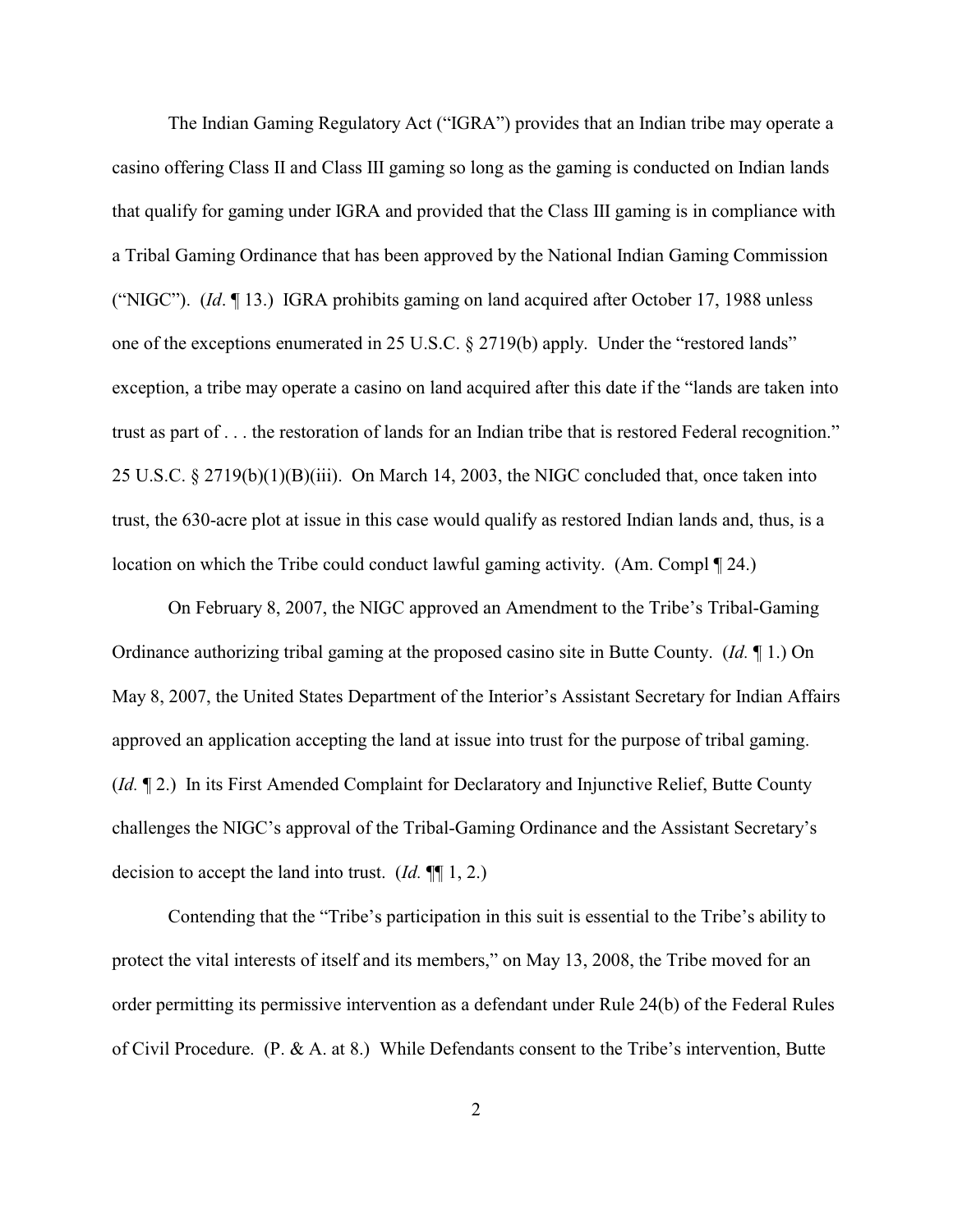County opposes the Tribe's motion to intervene. (P. & A. at 3; Pl.'s Opp'n [10] at 8.) The Tribe also asks this Court to take judicial notice of the contents of thirteen documents pursuant to Federal Rule of Evidence 201. (Req. Judicial Notice [7-4] at 2-4.)

## **II. Discussion**

### A. Permissive Intervention

Permissive intervention is governed by Federal Rule of Civil Procedure 24(b), which provides, in relevant part, that "[o]n timely motion, the court may permit anyone to intervene who: . . . has a claim or defense that shares with the main action a common question of law or fact." FED. R. CIV. P. 24(b)(1)(B). A putative intervenor must establish three criteria before it may litigate a claim on the merits under Rule 24(b)(2): "(1) an independent ground for subject matter jurisdiction; (2) a timely motion; and (3) a claim or defense that has a question of law or fact in common with the main action."<sup>2</sup>  $E.E.O.C. v. Nat'l$  Children's Ctr., Inc., 146 F.3d 1042, 1046 (D.C. Cir. 1998). Additionally, the court "must consider whether the intervention will unduly delay or prejudice the adjudication of the original parties' rights." FED. R. CIV. P.

 $\frac{2}{3}$  Some courts also consider whether existing parties could adequately protect the putative intervenor's interest, such that intervention would be rendered unnecessary. *See South Dakota ex rel. Barnett v. Dept. of Interior*, 317 F.3d 783, 787 (8th Cir. 2003); *U.S. Postal Serv. v. Brennan* 579 F.2d 188, 191 (2d Cir. 1978). Although adequacy of representation "is only a minor variable in the Rule 24(b) decision calculus, it is not an illegitimate consideration." *South Dakota ex rel. Barnett*, 317 F.3d at 787.

The Tribe does not dispute "that the United States will vigorously defend against Plaintiff's claims," but argues that it "possesses immediate and compelling needs that are different in nature and priority than the interests of the United States." (P. & A. at 8.) Indeed, the Court recognizes that the United States has, at most, a negligible financial interest in the outcome of this litigation whereas the Tribe's goals of economic development and selfsufficiency are at stake. *See Dimond v. District of Columbia*, 792 F.2d 179, 192 (D.C. Cir. 1986) (finding that intervenor had established that the District of Columbia's representation of its interests would be inadequate when the District had no financial stake in the litigation).

Even assuming, *arguendo*, that the United States would adequately protect the Tribe's interests in this suit, that factor is outweighed by the Supreme Court's preference for encouraging Indian tribes to "participat[e] in litigation critical to their welfare.." *Arizona v. California*, 460 U.S. 605, 615 (1983).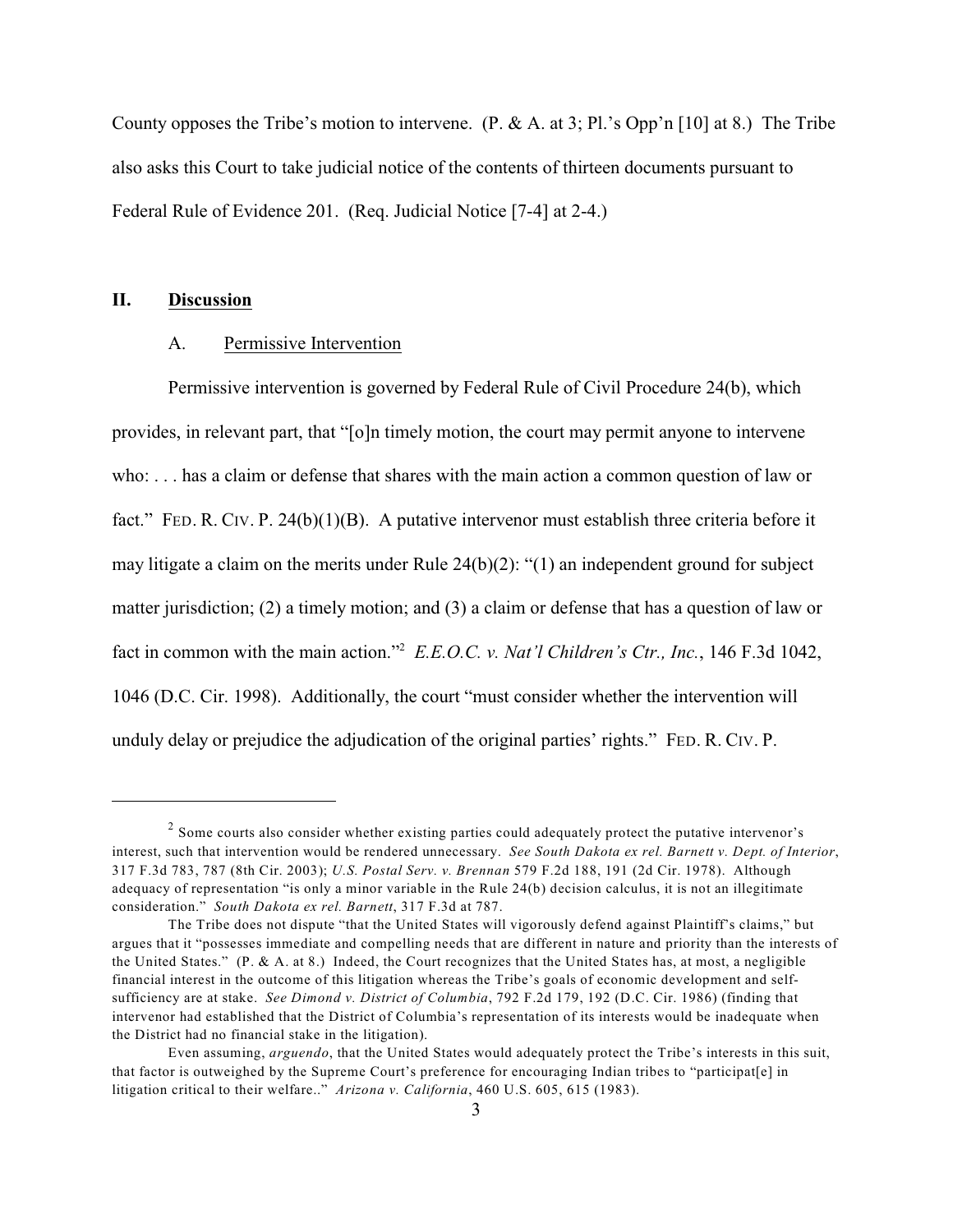24(b)(3). The decision to grant permissive intervention rests squarely with the court, and a court may deny a motion for permissive intervention even if the putative intervenor satisfies all of the elements of Rule 24(b). *E.E.O.C.*, 146 F.3d at 1046, 1048.

### 1. *Independent Ground for Subject Matter Jurisdiction*<sup>3</sup>

The requirement of an independent basis for jurisdiction "stems not from any explicit language in Rule 24(b), but rather from the basic principle that a court may not adjudicate claims over which it lacks subject matter jurisdiction." *E.E.O.C.*, 146 F.3d at 1046. Under the federal supplemental jurisdiction statute, 28 U.S.C. § 1367, "courts may [] exercise jurisdiction over an intervenor's claims, without regard to whether the intervention is permissive or of right, provided the claims are sufficiently related to the main claim over which the court has federal question jurisdiction." *E.E.O.C.*, 146 F.3d at 1046 (citing 6 MOORE'S FEDERAL PRACTICE § 24.22 (3d ed. 1998)). In this case, the Tribe seeks to intervene to defend against Butte County's allegation. (P. & A. at 10.) Therefore it is clear that the Tribe's claims are sufficiently related to the main claims in this litigation such that an independent ground for subject matter jurisdiction exists.

 $3$  Related to the issue of subject matter jurisdiction is the issue of standing. To establish standing to intervene, a party must show: (1) an "injury in fact," defined as "an invasion of a legally protected interest which is (a) concrete and particularized and (b) 'actual or imminent'"; (2) "a causal connection between the injury and the conduct complained of"; and (3) that it is "'likely,' as opposed to merely 'speculative,' that the injury will be 'redressed by a favorable decision'". *Lujan v. Defenders of Wildlife*, 504 U.S. 555, 560-61 (1992) (citations omitted). In this Circuit, "there is uncertainty over whether standing is necessary for permissive intervention." *In re Vitamins Antitrust Litig.,* 215 F.3d 26, 31 (D.C. Cir. 2000). Even if standing is required, the Tribe satisfies the three criteria set forth in *Lujan* because the Tribe has demonstrated that its economic future will be negatively impacted if Butte County prevails in this suit whereas it will be able to pursue economic development through Indian gaming if Defendants prevail.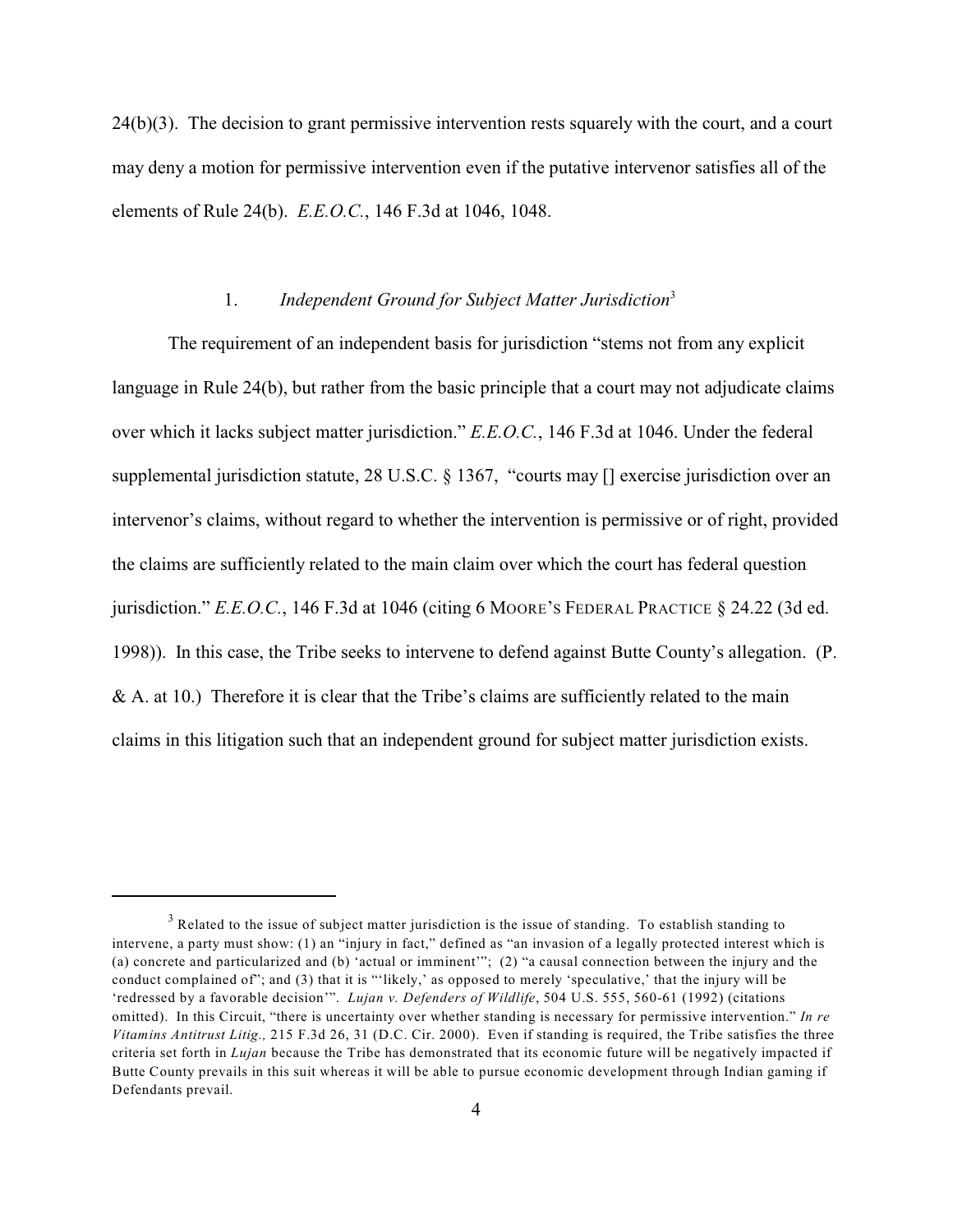#### 2. *Timeliness of Tribe's Motion to Intervene*

The second requirement for permissive intervention is a timely motion from the putative intervenor. *E.E.O.C.*, 146 F.3d at 1046. The issue of timeliness "is to be judged in consideration of all the circumstances, especially weighing the factors of time elapsed since the inception of the suit . . . ." *United States v. AT&T*, 642 F.2d 1285, 1295 (D.C. Cir. 1980). In this case, Butte County filed their Complaint on March 26, 2008 and their First Amended Complaint on May 19, 2008. Because this case is in its infancy, and in light of the fact that Butte County does not allege that the Tribe's Motion to Intervene is untimely, the Court finds that this requirement is satisfied.

#### 3. *Common Question of Law or Fact*

The third requirement for permissive intervention is that the party seeking to intervene must have "a claim or defense that shares with the main action a common question of law or fact." FED. R. CIV. P.  $26(b)(1)(B)$ . This requirement is satisfied when "[t]he facts necessary to assert [the intervenor's] claim are essential the same facts as those necessary to establish [an existing party's] claim." *Me-Wuk Indian Cmty. of the Wilton Rancheria v. Kempthorne*, 246 F.R.D. 315, 320 (D.D.C. 2007). In this case, the Tribe's defense of Defendants' actions would raise the same factual and legal issues that Defendants will likely raise in support of their decisions to approve gaming on the land in Butte County and to accept the parcel of land into trust for that purpose, including whether the casino site satisfies IGRA's restored lands exception. Therefore the Court finds the Tribe's claims share common questions of law and fact with the main action such that permissive intervention is proper.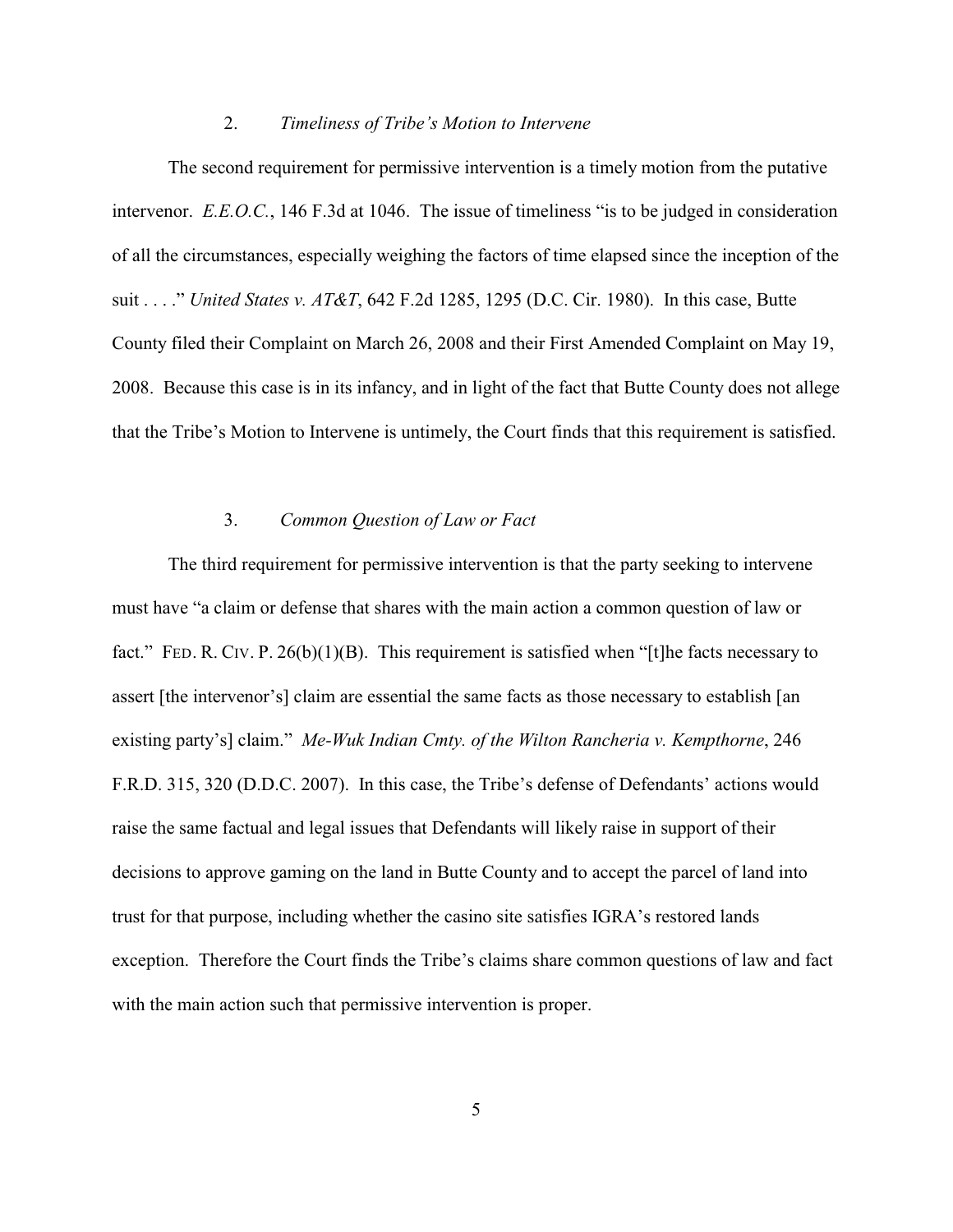#### 4. *Undue Delay or Prejudice*

Finally, the Court must "consider whether the requested intervention will unduly delay or prejudice the adjudication of the original parties' rights." FED. R. CIV. P. 24(b)(3). As this Circuit has explained,

The "delay or prejudice" standard presumably captures all the possible drawbacks of piling on parties; the concomitant issue proliferation and confusion will result in delay as parties and court expend resources trying to overcome the centrifugal forces springing from intervention, and prejudice will take the form not only of the extra cost but also of an increased risk of error.

*Mass. Sch. of Law at Andover, Inc. v. U.S.*, 118 F.3d 776, 782 (D.C. Cir. 1997). In this case, the risks of delay and prejudice are minimal. For example, the Tribe does not seek to add any new claims and therefore there will not be a need for additional discovery above that which would be sought by the existing parties. Furthermore, the Court notes that Butte County is unable to explain how allowing the Tribe to intervene would result in undue delay or prejudice. Accordingly, the Court finds no reason for denying the Tribe's Motion.

### B. Judicial Notice

In support of its Motion to Intervene, the Tribe asks this Court to take judicial notice of the contents of thirteen documents pursuant to Federal Rule of Evidence  $201<sup>4</sup>$  (Req. Judicial Notice at 2-4.) Because the Court did not rely on the contents of these documents in evaluating the Motion to Intervene, and because it appears that the Tribe is only requesting judicial notice for the limited purpose of supporting its Motion, the Court finds it unnecessary to address the issue at this time. The Court will deny the Tribe's request without prejudice, recognizing that

 $4$  The Tribe makes this request in an Exhibit, rather than in the body of their Motion.